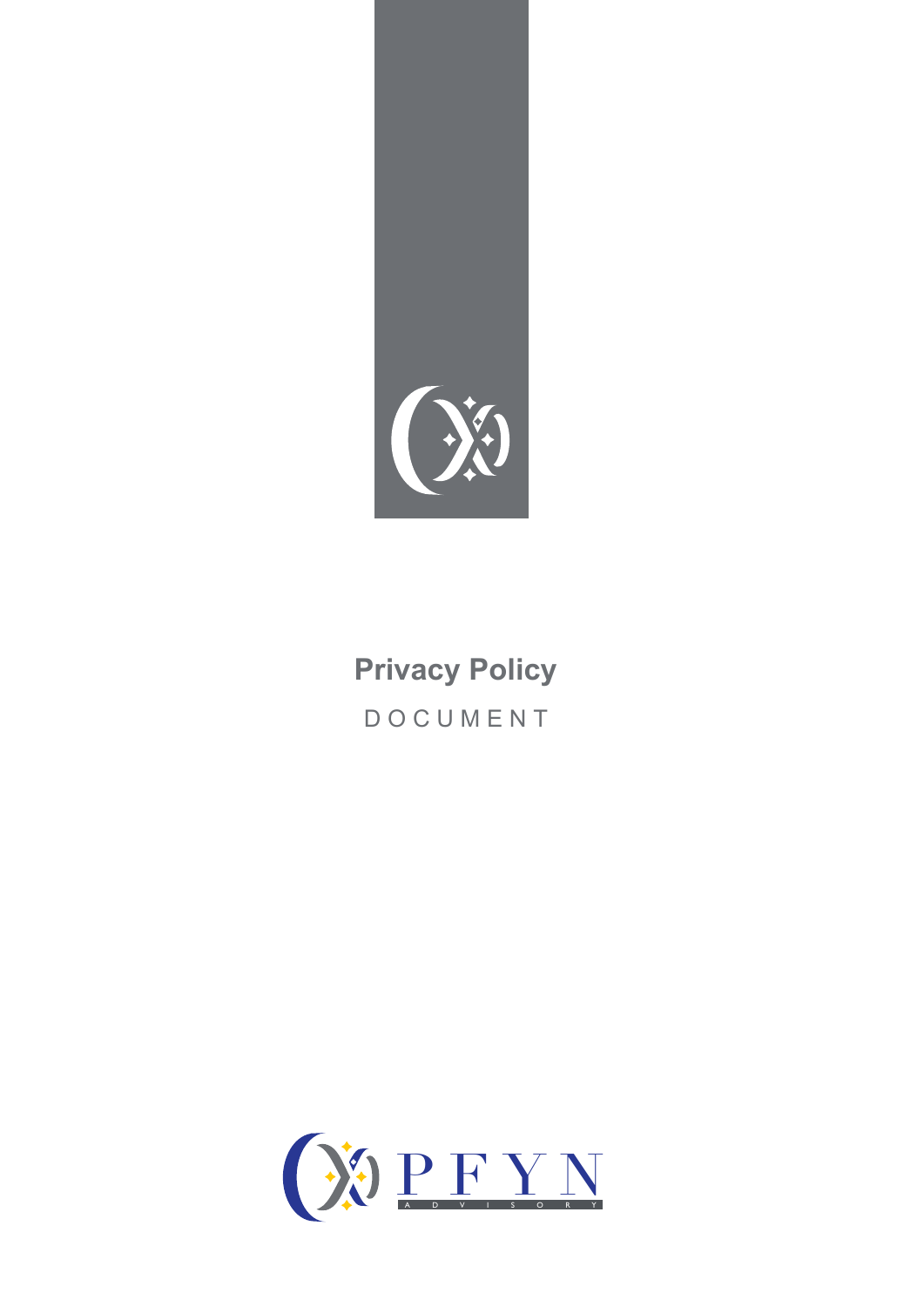

# **Privacy Policy** PFYN 2019/02

*This policy describes how we treat personal information. It applies to personal information we collect on the sites and apps where it is found.*

*This Privacy Policy was issued by the Advisory Board of PFYN Advisory Pte. Ltd. in February 2019*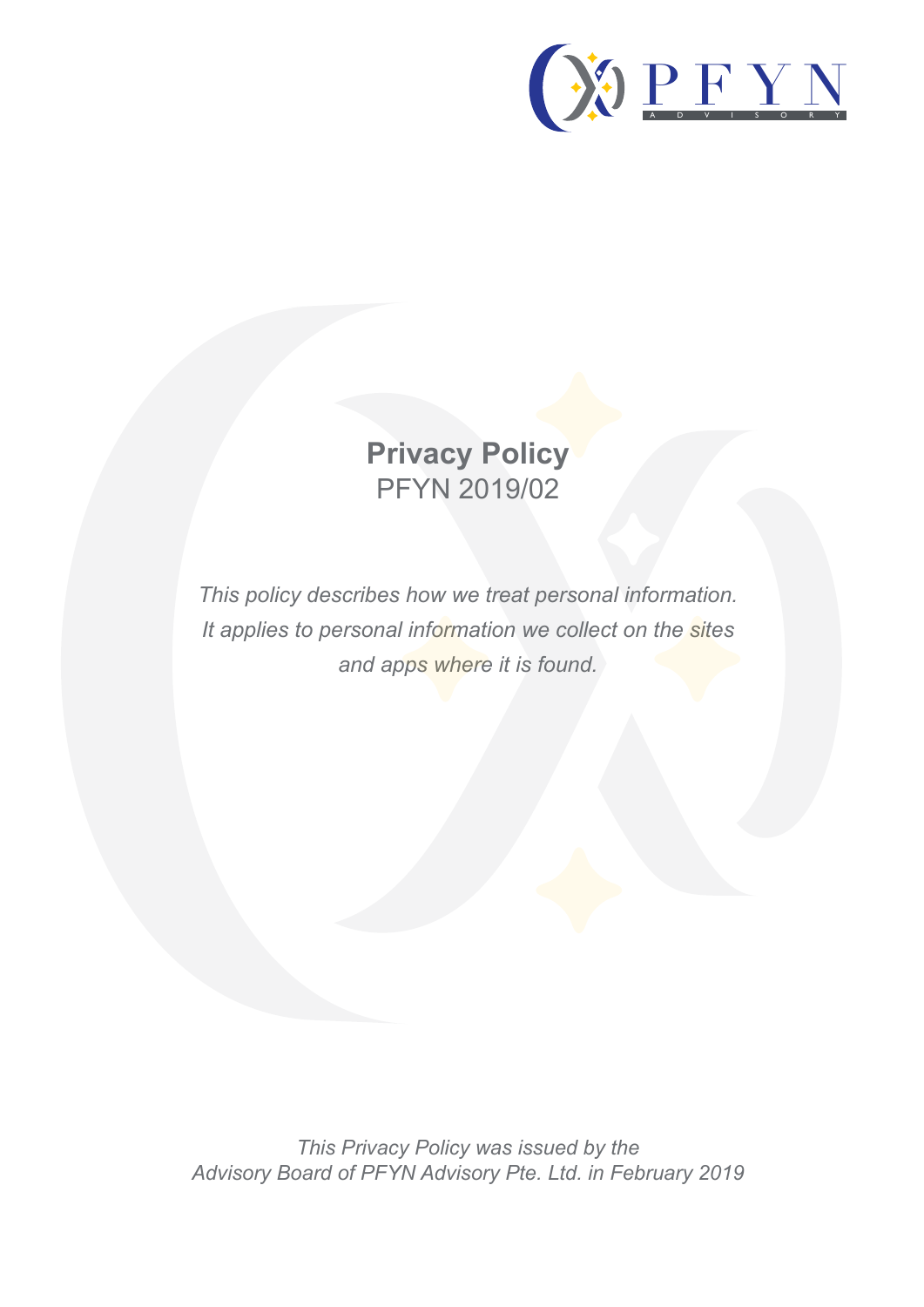

Pages

# Privacy Policy

#### **CONTENTS**

| We collect information from and about you.                             |                |
|------------------------------------------------------------------------|----------------|
| We collect information in different ways.                              | 2              |
| We combine information.                                                | $\overline{2}$ |
| We use information as disclosed and described here.                    | 3              |
| We may share information with third parties                            |                |
| You have certain choices about how we use your information.            | 5              |
| Our Cookie and Do Not Track Policies.                                  | 5              |
| This Site is not intended for children.                                | 6              |
| We use standard security measures.                                     | 6              |
| We may store information both inside and outside of the United States. |                |
| We may link to third party sites or services we do not control.        |                |
| Feel free to contact us if you have more questions.                    | 8              |
| We may update this Privacy Policy.                                     | 8              |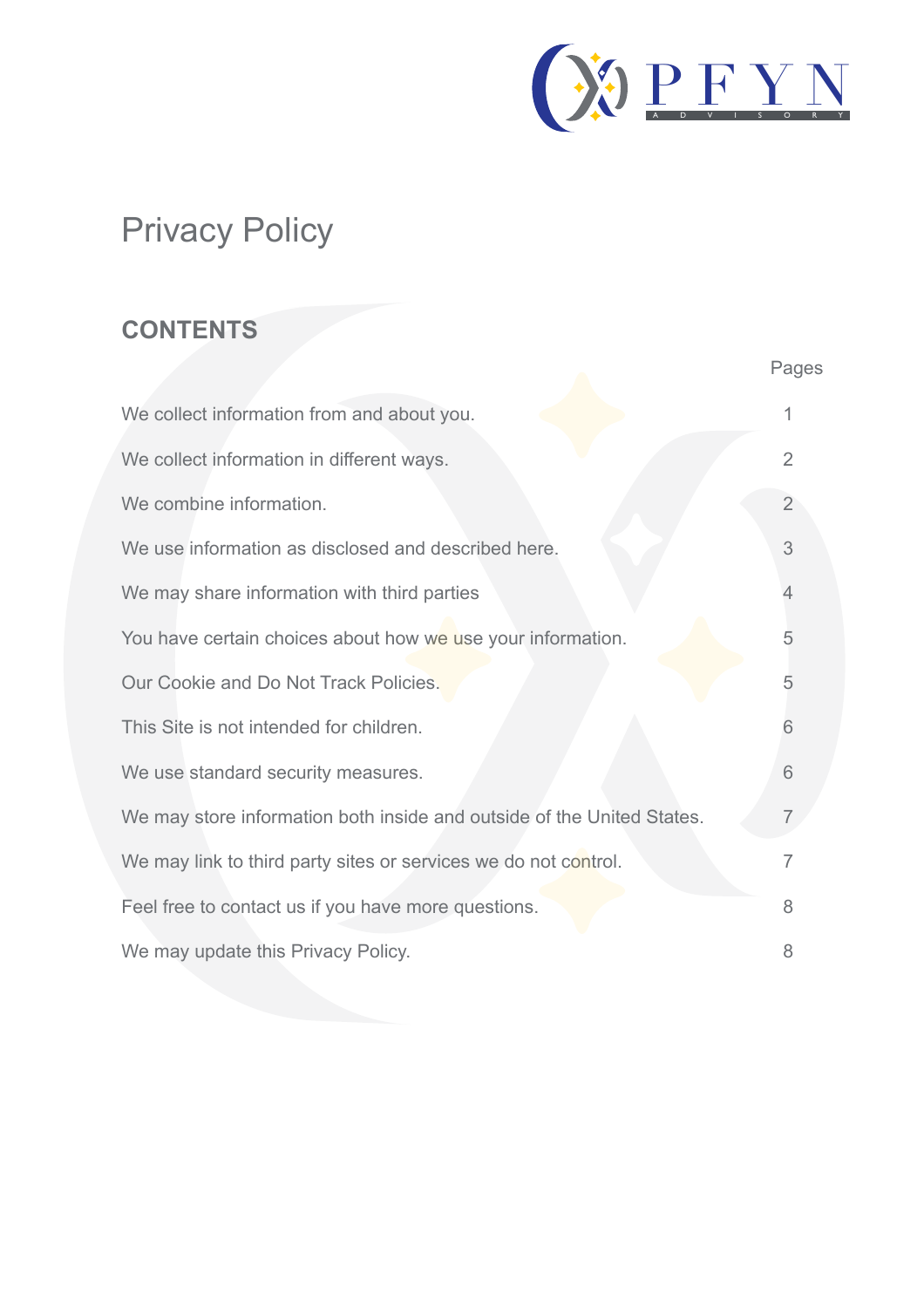

#### **We collect information from and about you.**

**We collect contact information.** As part of the registration process on Xodiac.io, we collect your name and email address. We may also collect your address and phone number.

We collect identity verification information. We may collect photo copies of your governmentissued ID. We may also collect copies of your utility bills.

**We collect information from third parties.** We may have connections from our website to social media platforms. We may collect name and gender from those platforms. We may also collect information from third parties. This may include information to verify your identity.

**We collect usage and device information.** We may collect information about the browser or device you are using. We may also collect technical information about how you connected to us. This might include your operating system or phone model. We might also collect ISP or mobile carrier information. We also collect IP addresses.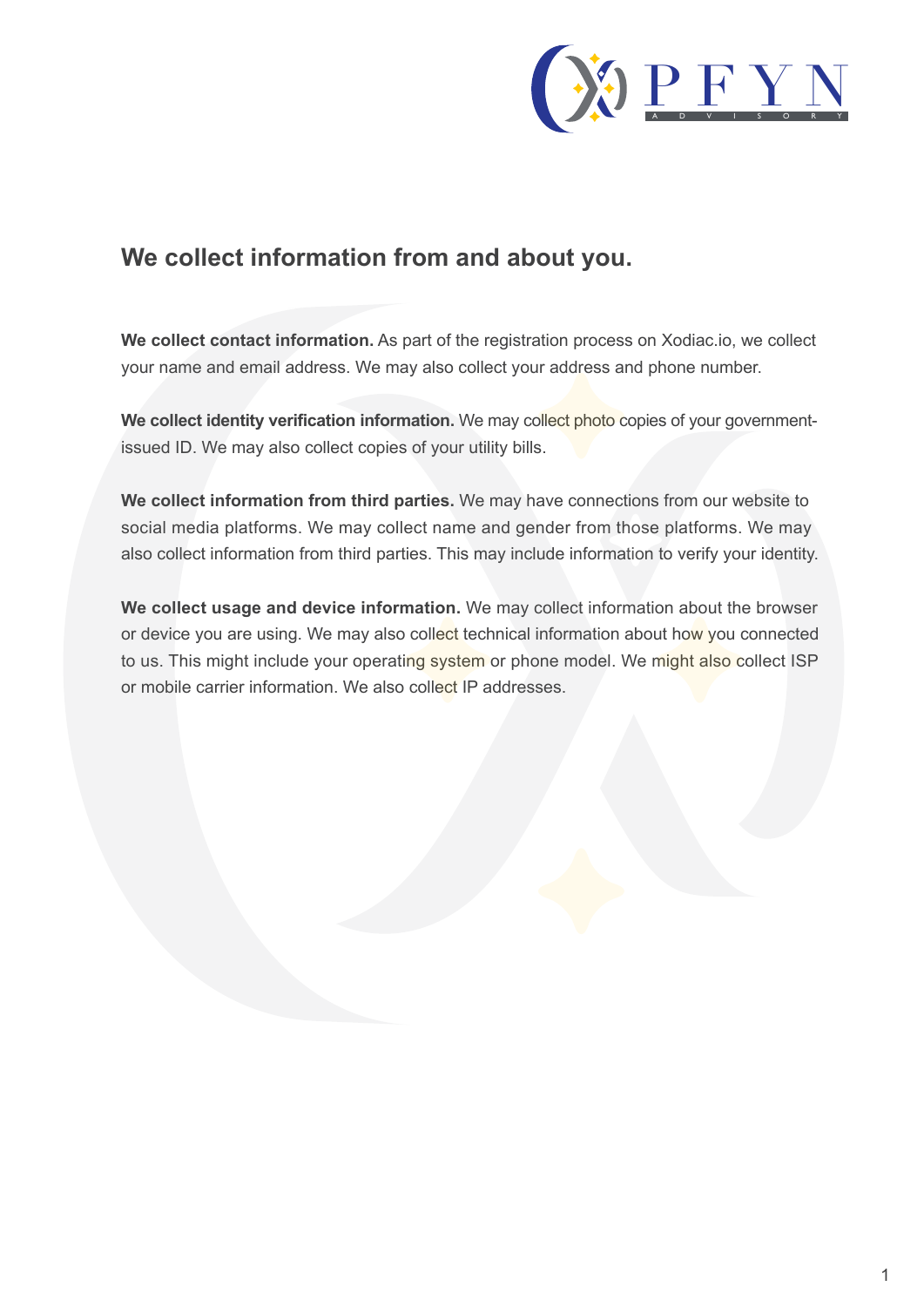

### **We collect information in different ways.**

**We collect information directly from you.** We collect information when you register on our site or fill out a profile. We also collect information when you place an order. We also collect information if you subscribe to a newsletter or respond to a survey.

**We collect information from third parties.** We may collect information from your company. We may also collect information from those who validate identity.

**We collect information from you passively.** We use third party tools to collect information from you. We do this on our websites and in emails that we send to you. To learn more about the tools we use and your choices, read below.

#### **We combine information.**

We may combine information that we get from a third party with information we already have. We may also combine information from your profile with information you submit in surveys.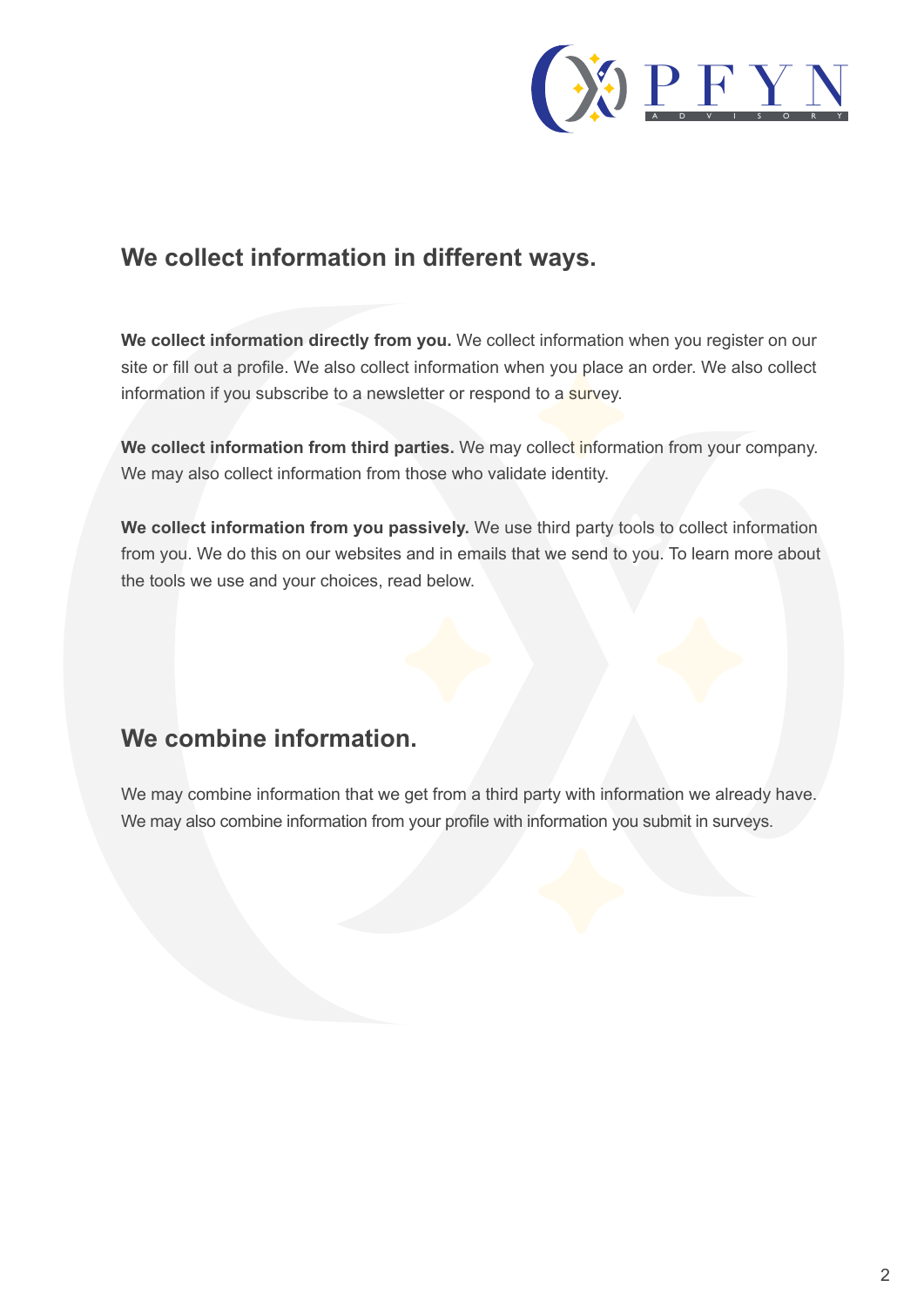

#### **We use information as disclosed and described here.**

**We use information to respond to your questions and requests.** We use information to respond to your questions and requests. We use your information to respond to questions about our solutions or resources or your relationship with us.

**We use information for surveys.** We use information to tell you about new products. We use information we have about you to tailor these invitations to you. We also may use your information to send you product surveys.

**We use information to improve products and services.** We use your information to improve our sites and services. We use your information to customize your experience with us. Information you provide helps us respond to your customer service requests and support your needs more efficiently.

**We use information for security purposes.** We use your information to verify your identity. This includes using copies of your ID to verify your identity. We also use your information for anti-money-laundering purposes and to protect our company and our customers. We also use the information to protect our websites.

**We use information for marketing purposes.** We provide you with information about new products and special offers. We do this when legally permitted.

**We use information to communicate with you about our relationship.** We may contact you about this Privacy Policy or our Terms of Use. We may also contact you about your account and account settings. We may also contact you regarding updates to the features on our sites.

**We use information to process orders and payments, or assist in value transfers.** We use information you provide about yourself when placing an order to provide service to that order.

**We use information as otherwise permitted by law or as we may notify you.**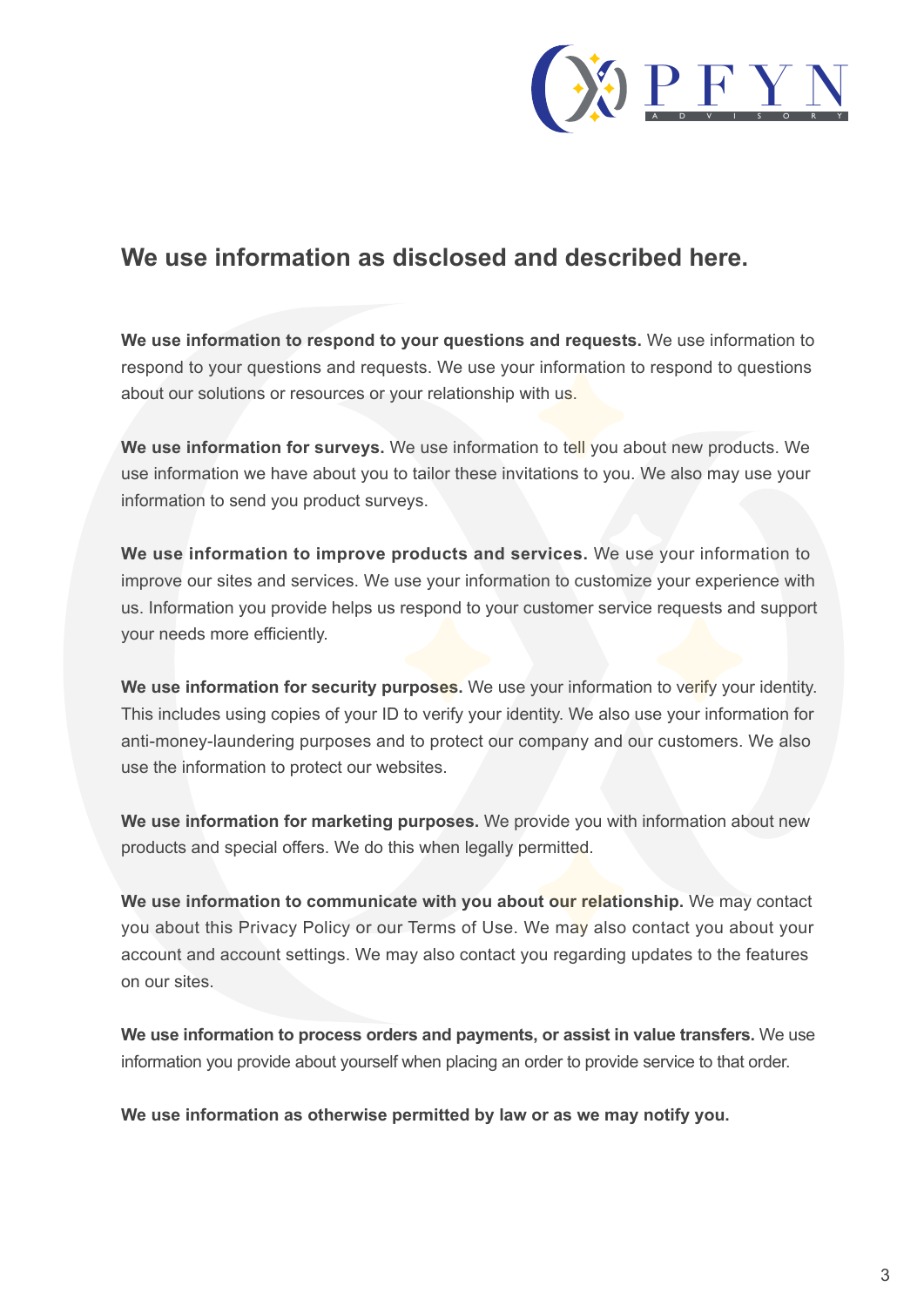

#### **We may share information with third parties.**

**We will share information with third parties who perform services on our behalf.**  We may share your personal information with trusted third parties for data processing and verification purposes. These include companies who serve as our vendors and help us ultimately deliver products or services to you.

**We will share information if we think we have to in order to comply with the law or to protect you or ourselves.** We will share information to respond to a court order or subpoena. We may share information if a government agency or investigatory body requests it. This includes U.S. law enforcement or regulatory authorities.

**We may share information if we are investigating potential fraud.**

**We may share information with a successor to all or part of our business, as permitted** by law. If part of our business is sold, we may include customer information as part of that transaction. Where legally required, we will give you prior notice and if you have the legal right to do so, allow you to object.

**We will share information with our business partners and clients.** We may share billing information. We may also share usage statistics.

**We may share information for other reasons we may describe to you.**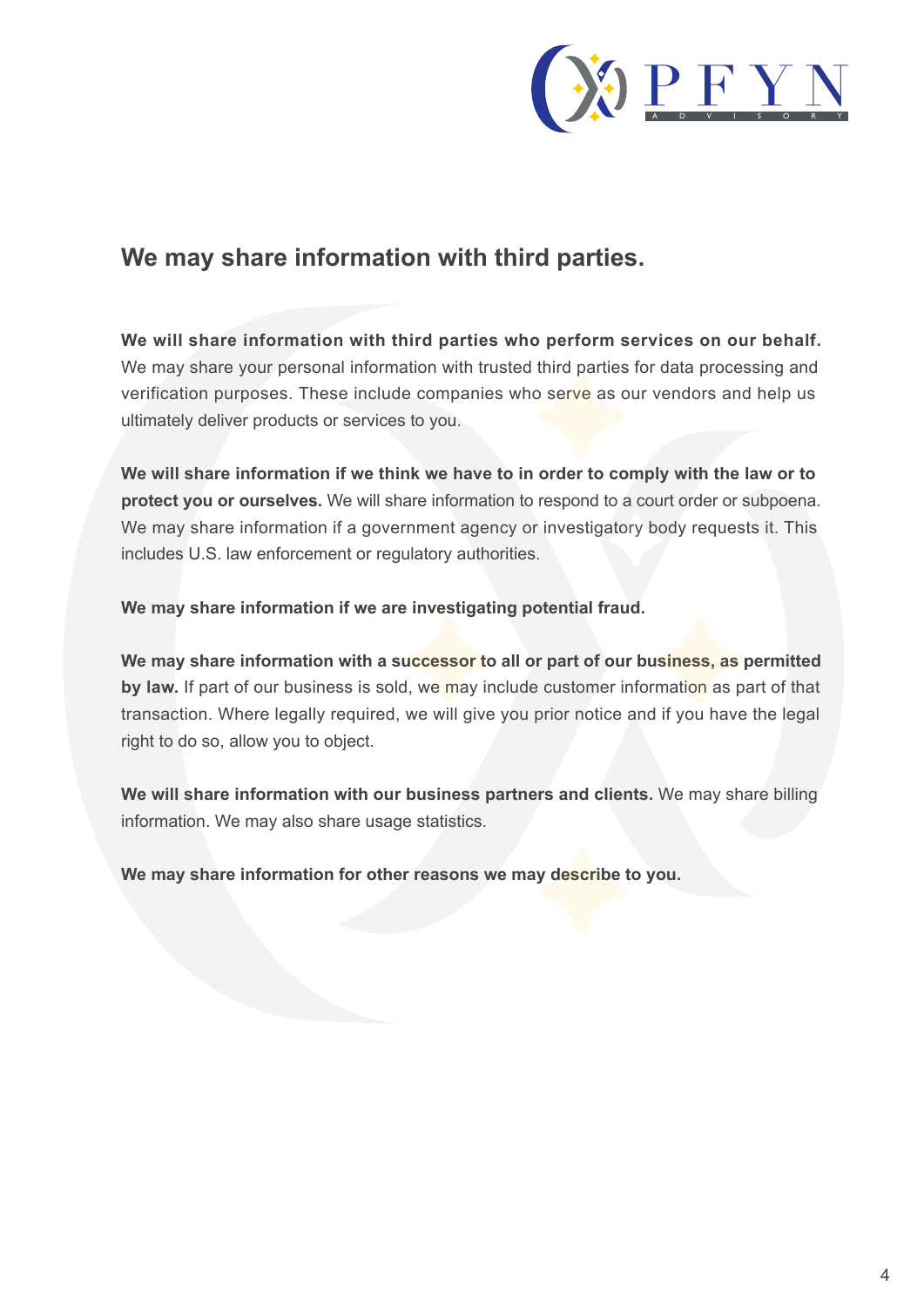

#### **You have certain choices about how we use your information.**

**You can opt out of receiving certain emails from us.** To opt out of marketing emails please email us at info@pfyn.co. You can also follow the instructions in any such message you get from us. If you opt out of marketing emails you will continue to receive messages from us about your relationship with us where permitted by law. You can deactivate your account from your user profile on our site.

**You can update your information.** To update or correct information you can log into your account. You can also email us at info@pfyn.co.

## **Our Cookie and Do Not Track Policies.**

**Our sites and apps may use cookies or other tracking tools.** Your browser may give you the ability to control cookies. How you do so depends on the type of cookie. Certain browsers can be set to reject browser cookies. If you block essential cookies, certain features on our Site may not work.

**Our Do Not Track Policy.** Some browsers have "do not track" features that allow you to tell a website not to track you. These features are not all uniform. We do not currently respond to those signals.

*Options you select are browser and device specific.*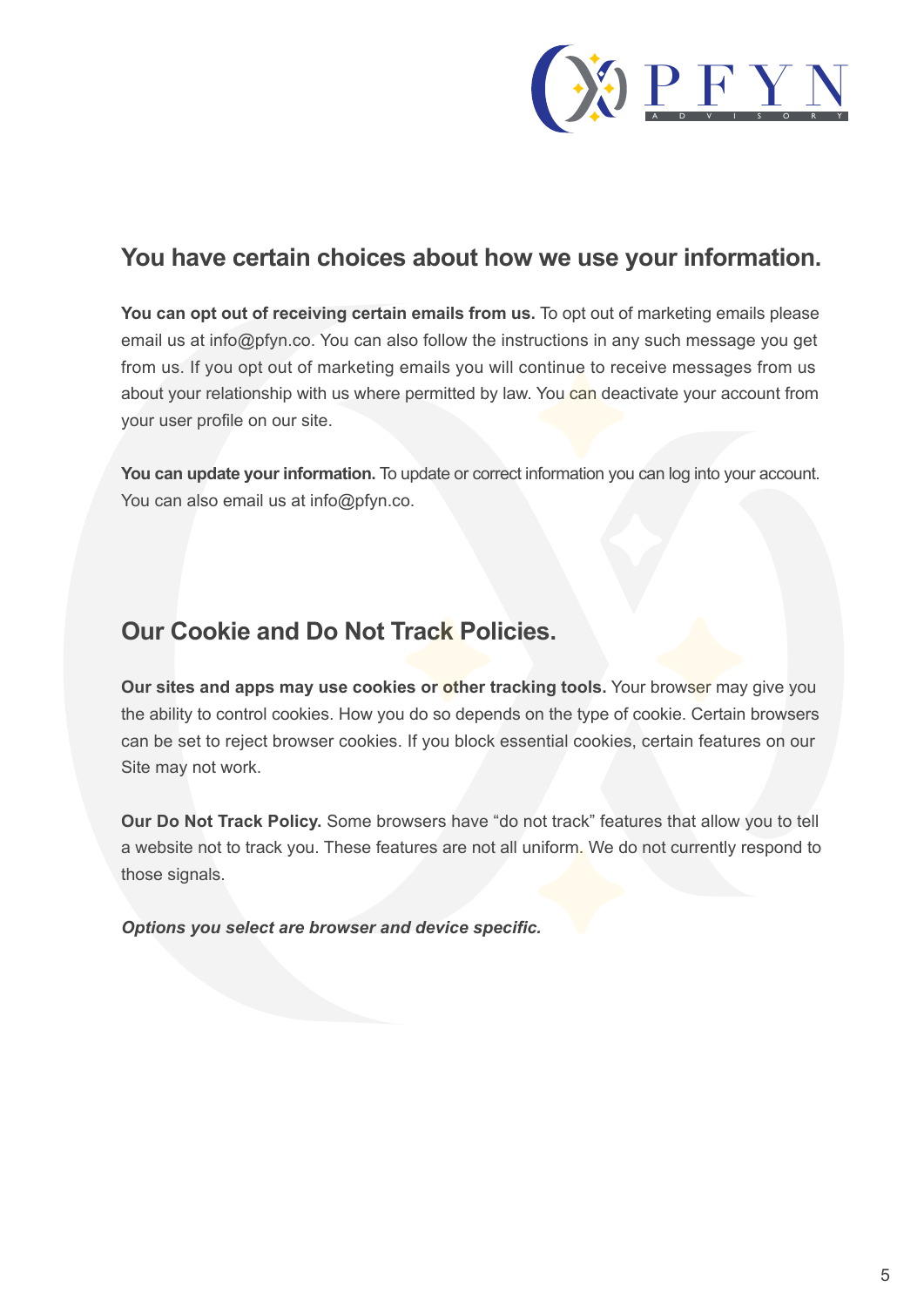

### **This Site is not intended for children.**

**Our Site is meant for adults.** We do not knowingly collect personally identifiable information from minors (children under 18). If you are a parent or legal guardian and think your child has given us information, you can contact us via email or at the address listed at the end of this Privacy Policy. Please mark your inquiries "Child PII Request." Parents, you can learn more about how to protect your children's privacy online here.

#### **We use standard security measures.**

**We use appropriate and reasonable security measures as required by relevant laws.** The Internet is not 100% secure. We cannot promise that your use of our Site or App will be completely safe. We encourage you to use caution when using the Internet.

**We keep personal information for as long as necessary or relevant for the practices described here.** We keep information as otherwise required by law. If you cancel your account, we may keep archived copies of your information as permitted by law.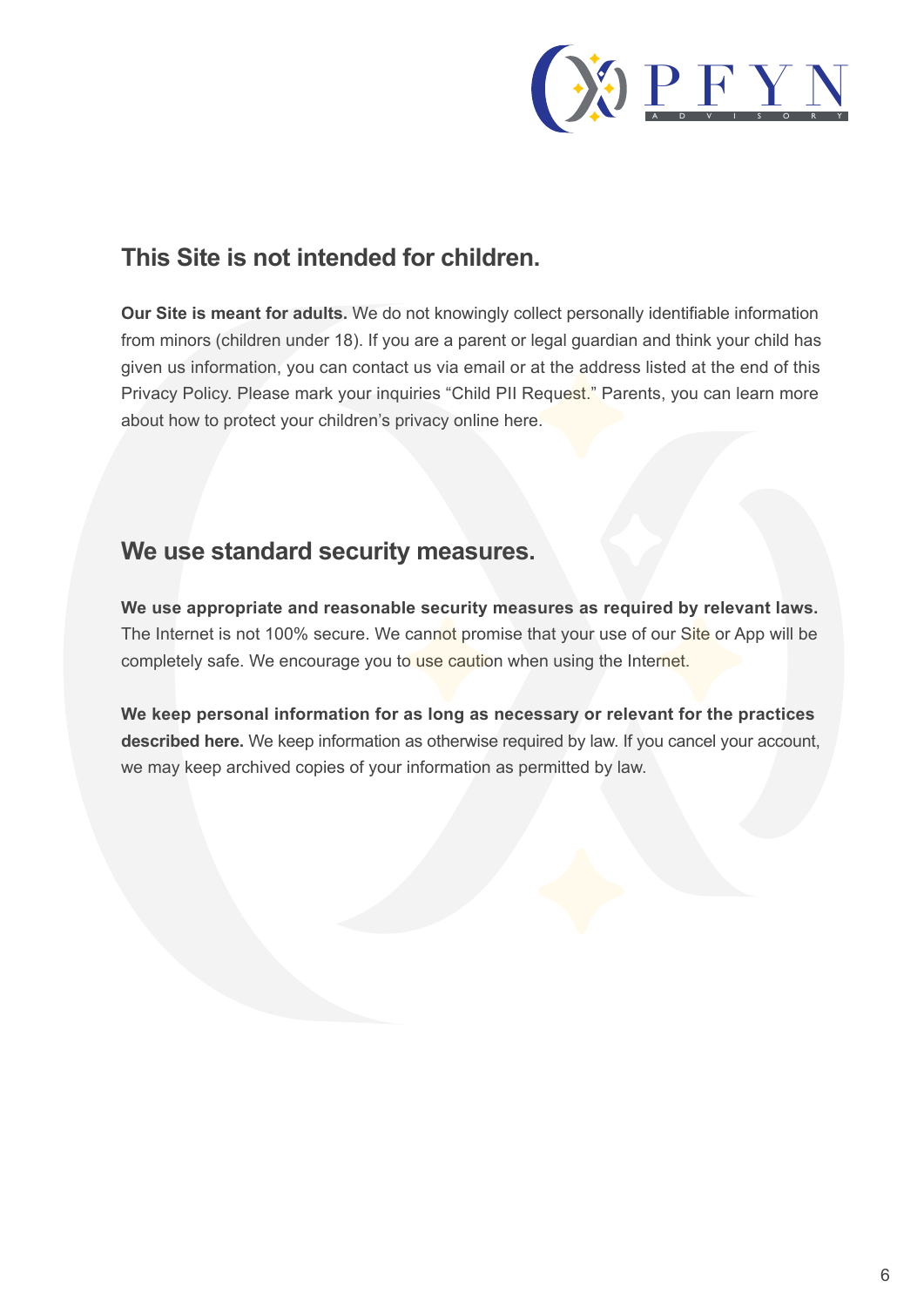

# **We may store information both inside and outside of the United States.**

**Information we collect may be stored in the United States.** If you live outside of the United States, you understand and agree that we may transfer your information in the United States. The United States may not afford the same level of protection as the laws in your country.

#### **We may link to third party sites or services we do not control.**

**We may link to third-party sites and apps.** Our site may also include third party content that collects information. We do not control these third parties. This Policy does not apply to the privacy practices of that website or app. Please read the privacy policy of other websites or apps carefully. We are not responsible for the practices of these third-party sites or apps.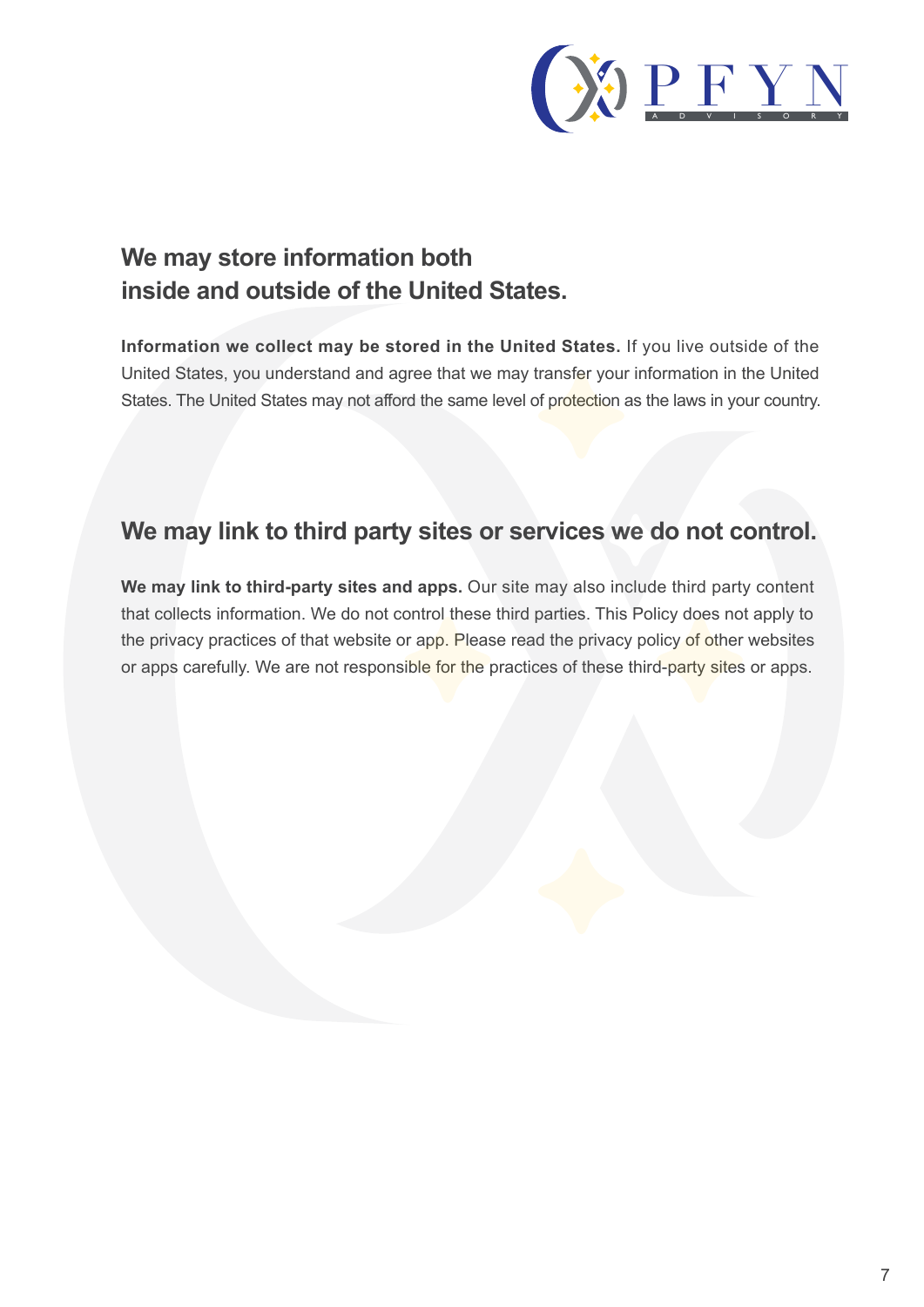

#### **Feel free to contact us if you have more questions.**

If you have any questions about this policy or our privacy practices please email us at **info@pfyn.co.** You can call us at: **(+65) 6809-3757**. You can write to us at:

> PFYN Advisory Pte. Ltd. Level 6, 137 Market Street Singapore, 048943

# **We may update this Privacy Policy.**

From time to time we may change our privacy policies. When we do, we will notify you of any material changes as required by law. We will also post an updated copy here.

**Effective Date: December 5, 2018 (Last Updated: January 20, 2019)**